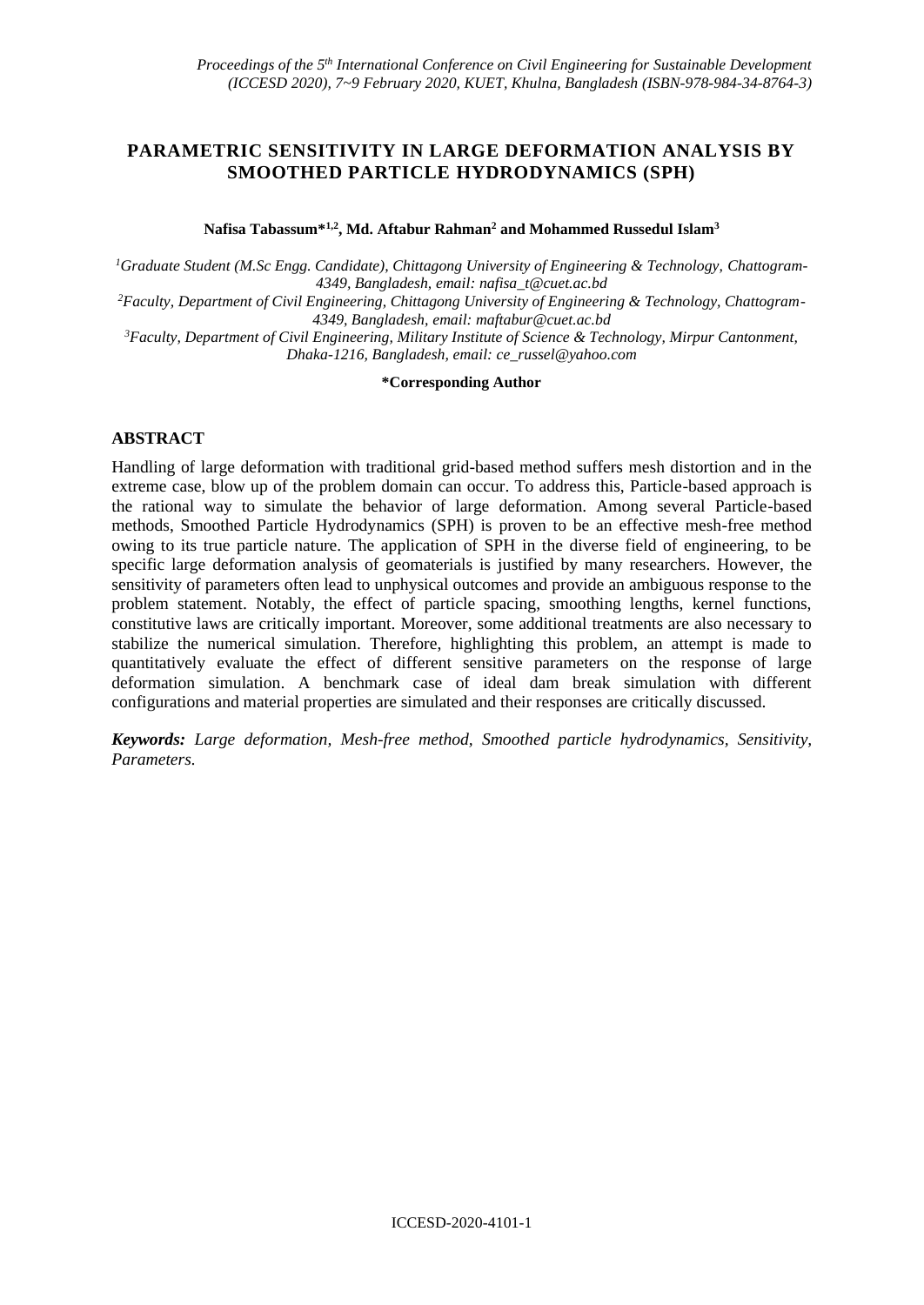## **1. INTRODUCTION**

The limitation of handling large deformation in traditional Finite Element Method (FEM) takes Particle Methods under the spotlight as particle methods are capable of considering large deformation without numerical divergence. From a list of particle methods developed in last few decades, the Smoothed Particle Hydrodynamics (SPH) is proven to be an effective numerical tool. The true nature of particle method and adaptive nature turn this method very effective capturing large deformation despite the limitation of boundary condition. Likewise, some particle methods, no background mesh is required in SPH. This method was firstly developed for solving astrophysical problems in three dimensional open space (Gingold & Monaghan, 1977; Lucy, 1977). Later, it was used in many sectors, such as in both computational solid and fluid mechanics. The earliest applications were on fluid dynamics related fields such as elastic flow (Swegle, 1992), free surface fluid flows and multiphase flows (Monaghan, 1994, 1997; Monaghan & Kocharyan, 1995; Joseph P. Morris, 2000), turbulence flows (Monaghan, 2002), low-Reynolds number viscous fluid flows (J.P. Morris, Fox, & Zhu, 1997; Takeda, Miyama, & Sekiya, 1994), incompressible fluid flows (Cummins & Rudman, 1999; Shao & Lo, 2003), flow through porous media (J. P. Morris, Zhu, & Fox, 1999; Zhu, Fox, & Morris, 1999). The preceding reviews express the vast application of SPH not limited to hydrodynamics but also free surface and multi-phase flows. The accuracy of those simulations attracted researcher in the field of geotechnical hazard analysis to apply the SPH to see the insight of the related problems. To be specific, the mostly common geotechnical and geological hazard, landslides and debris flows have been simulated in SPH environment by many researchers around the world. Starting from the simplified and idealized viscous model to complicated mixture theory have been formulated and replicate the real scenario in many instances. However, the SPH formulation needs several parameters for numerical stability and assumed based on case studies. The sensitivity of those parameters may influence the outcome and the necessity of critical evaluation of some parameters are due. Specially, for large deformation landslides or debris flows, the sensitivity of numerical parameters are necessary to evaluate the accuracy of the model. No straight forward research works on sensitivity of parameters used in landslides/debris flows have been reported. Considering the fact, an attempt is made to simulate different conditions in SPH environment and sensitivity of different parameters on the response of the model is extracted. The following sections describe in detail the sensitivity analysis of different parameters for modelling large deformation geotechnical hazards.

#### **2. SPH FORMULATIONS**

In the SPH method, a set of finite discretized particles represents the entire computational domain. These particles possess certain volume and mass of the material, having physical properties such as velocity, acceleration, density, stress, etc. and move according to the governing conservation equations. The integral representation of a function in the SPH method can be expressed as follows:

$$
f(x) = \int_{\Omega} f(x') \, \delta(x - x') \, dx' \tag{1}
$$

Where,  $f(x)$  represents a function of the three-dimensional position vector x,  $\Omega$  is the volume of the integral which holds x and  $\delta(x - x')$  is the Dirac Delta function. This Dirac Delta function is given by,

$$
\delta(x - x') = \begin{cases} 1 & x = x' \\ 0 & x \neq x' \end{cases}
$$
 (2)

If a smoothing function  $W(x - x', h)$  is used in place of Dirac Delta function  $\delta(x - x')$ , the integral representation of  $f(x)$  using kernel approximation operator  $\langle \rangle$  is given by,

#### ICCESD-2020-4101-2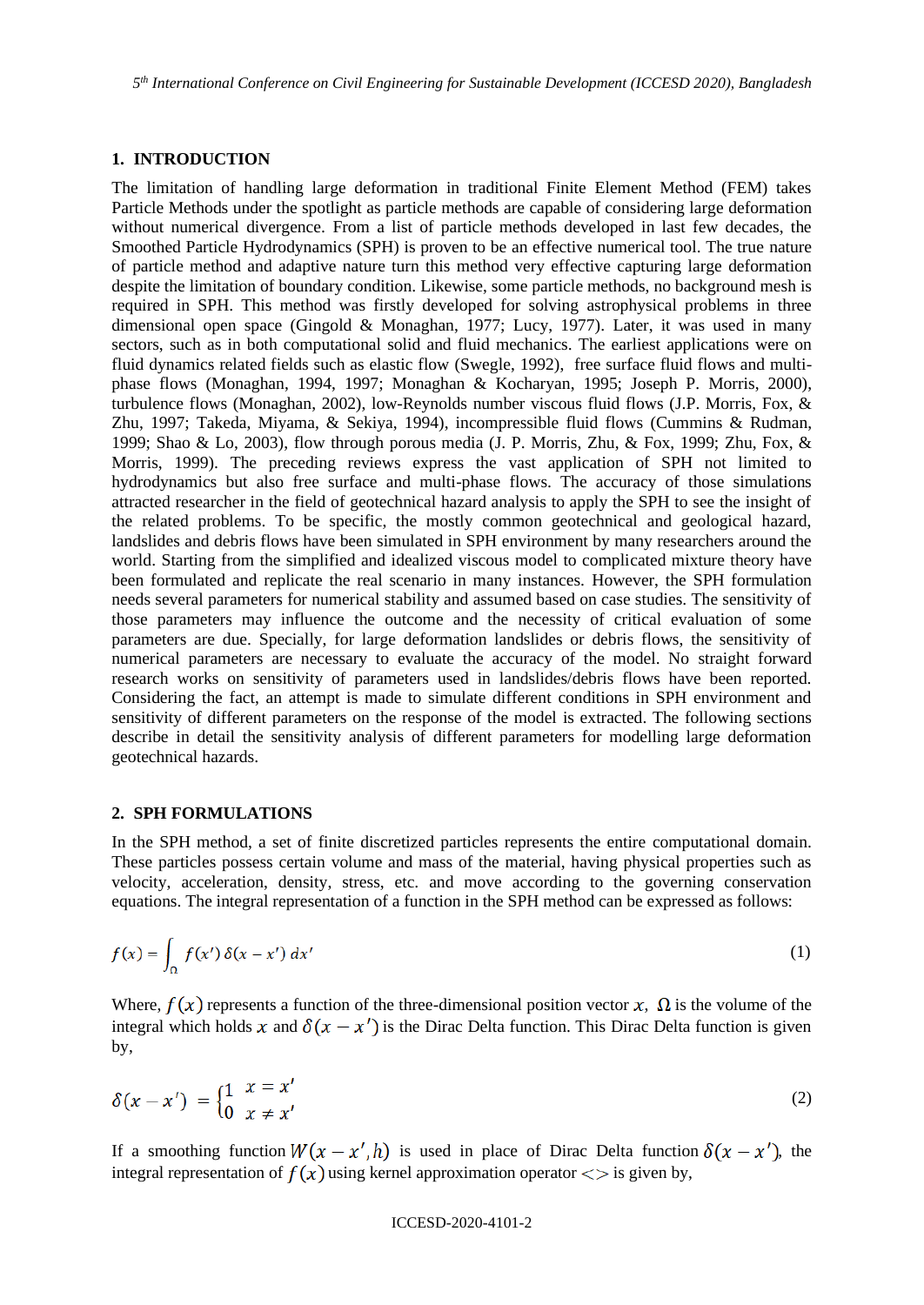*5 th International Conference on Civil Engineering for Sustainable Development (ICCESD 2020), Bangladesh*

$$
\langle f(x) \rangle = \int_{\Omega} f(x') W(x - x', h) dx' \tag{3}
$$

where,  $W$  is the kernel or smoothing function which must satisfy the normalized condition and dirac delta function,  $\hat{h}$  is the smoothing length.

The dimension of the compact support is defined by the smoothing length h and a scaling factor  $k$ , where,  $k$ =constant,  $kh$  specifies the non-zero area (effective) of the smoothing function at point x i.e. radius of the influence domain. This effective area is called the support domain for the smoothing function of point  $x$ . Using this compact condition, integration over the entire problem domain is localized as integration over the support domain of the smoothing function.

After some trivial mathematical formulations, for a given particle  $i$ , the particle approximation for a function and its spatial derivative at particle  $i$  can be expressed as:

$$
\langle f(x_i) \rangle = \sum_{j=1}^{N} \frac{m_j}{\rho_j} f(x_j). W_{ij} \tag{4}
$$

where,

$$
W_{ij} = W(x_i - x_j, h) = W(|x_i - x_j|, h)
$$
\n(5)

and,

$$
\langle \nabla f(x_i) \rangle = \sum_{j=1}^{N} \frac{m_j}{\rho_j} f(x_j) . \nabla_i W_{ij} \tag{6}
$$

where,

$$
\nabla_i W_{ij} = \frac{x_i - x_j}{r_{ij}} \frac{\partial W_{ij}}{\partial r_{ij}} = \frac{x_{ij}}{r_{ij}} \frac{\partial W_{ij}}{\partial r_{ij}}
$$
(7)

where,  $\nabla W$  is the gradient of the smoothing function  $W$ ;  $r_{ij}$  indicates the distance between particle i and  $\boldsymbol{j}$ .

Different types of smoothing functions are available for implementation in the SPH literature. Each kernel function has its special feature to use in particular problems. The most widely used one is cubic spline function, proposed by (Monaghan & Lattanzio, 1985), having the following form:

$$
W_{ij} = \alpha_d \begin{cases} \frac{2}{3} - q^2 + \frac{1}{2}q^3 & 0 \le q < 1 \\ \frac{1}{6}(2-q)^3 & 1 \le q < 2 \\ 0 & q \ge 2 \end{cases}
$$
 (8)

where  $\alpha_d$  = normalization factor, which is  $\frac{1}{h}$ ,  $\frac{15}{7\pi h^2}$  and  $\frac{3}{2\pi h^3}$  in 1D, 2D and 3D space,  $q = \frac{r_{ij}}{h} = \frac{x_i - x_j}{h}$ = the relative distance between particles *i* and *j*.  $k = 2$  is taken for cubic spline function. The kernel function drops to zero for  $|r_{ii}| \geq 2h$ , implying that the influence domain in Eq. (8) has a radius of  $2h$ .

### **3. GOVERNING EQUATIONS**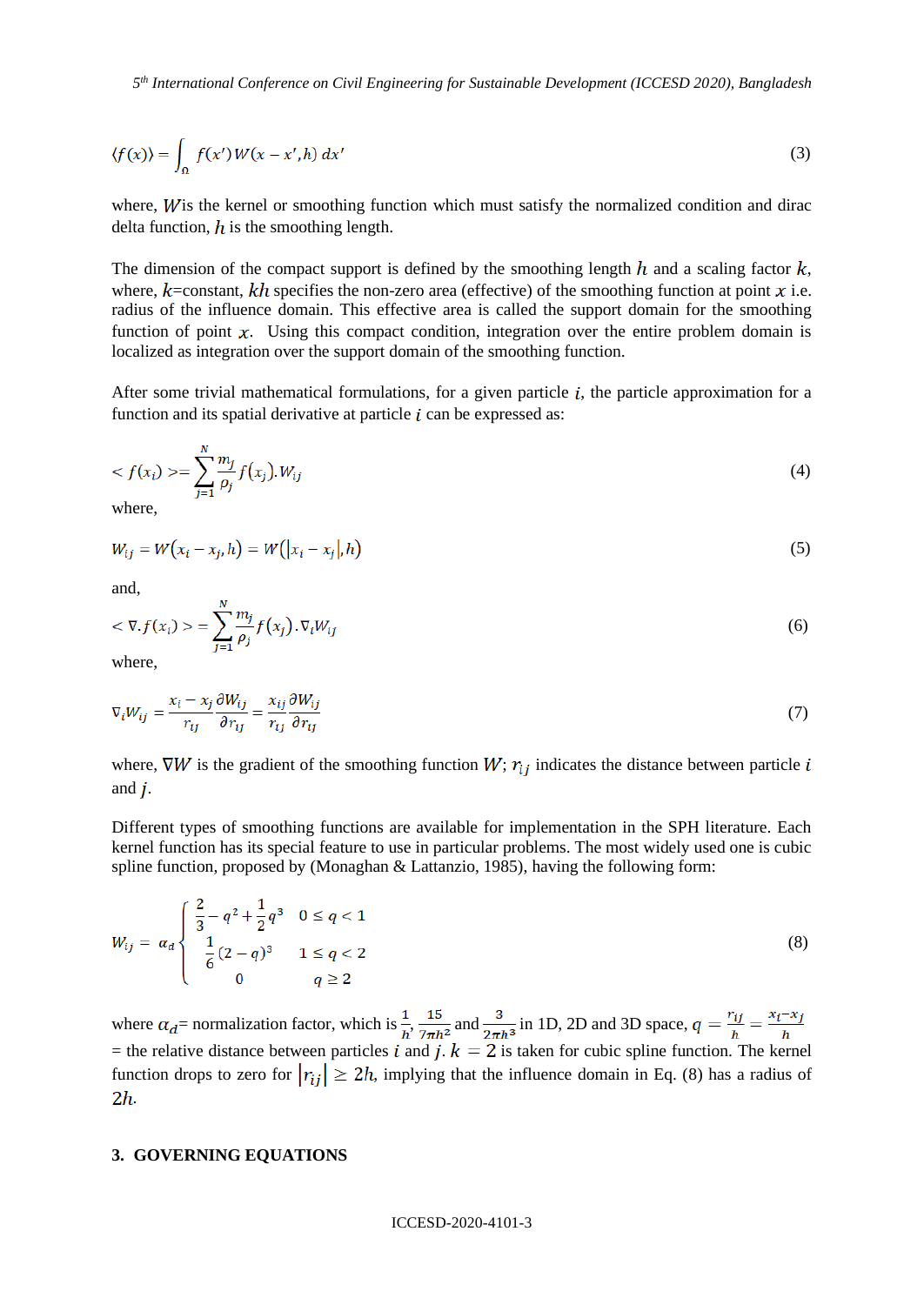The governing equations is composed of continuity and motion equations as follows:

$$
\frac{D\rho}{Dt} = -\rho \frac{\partial v^{\beta}}{\partial x^{\beta}}
$$
(9)

$$
\frac{Dv^{\alpha}}{Dt} = \frac{1}{\rho} \frac{\partial \sigma^{\alpha \rho}}{\partial x^{\beta}} + f^{\alpha} \tag{10}
$$

The total stress tensor  $\sigma^{\alpha\beta}$  consists of an isotropic hydrostatic pressure p and a deviatoric shear stress  $\overline{\mathbf{S}}$ .

$$
\sigma^{\alpha\beta} = -p\delta^{\alpha\beta} + s^{\alpha\beta} \tag{11}
$$

Where  $\delta^{\alpha\beta}$  is Kronecker's delta.

The fluid hydrostatic pressure  $p$  in traditional SPH is calculated based on the fluid density change by an equation of state, assuming a weakly compressible fluid (Monaghan, 1994; J.P. Morris, Fox, & Zhu, 1997). The deviatoric shear stress is considered as purely viscous and depends on the fluid models.

# **4. POST FAILURE BEHAVIOR OF GEO-MATERIAL**

Post failure behavior of soil mass can be considered as fluid flow. Fluids can be classified as Newtonian or non-Newtonian fluid based on their viscosity characteristics. However, the fast moving nature of the detached mass and to consider the accumulation at the depositional end, simplied Newtonian Model is effective and have many applications in real analysis. Keeping this issue, simplified Newtonian model is chosen in the current simulation.

According to the Newtonian fluids, flow behavior of fluids follows a linear relationship between shear stress and strain rate with a zero intercept. The slope of the flow curve is constant and is called the viscosity of the fluid. This relationship is known as Newton's Law of Viscosity.



Figure 1: Stress-strain rate relationship of Newtonian model

In 3D analysis , this model is expressed as below:

$$
\tau^{\alpha\beta} = \mu \varepsilon^{\alpha\beta} \n\varepsilon^{\alpha\beta} = \frac{\partial v^{\beta}}{\partial x^{\alpha}} + \frac{\partial v^{\alpha}}{\partial x^{\beta}}
$$
\n(12)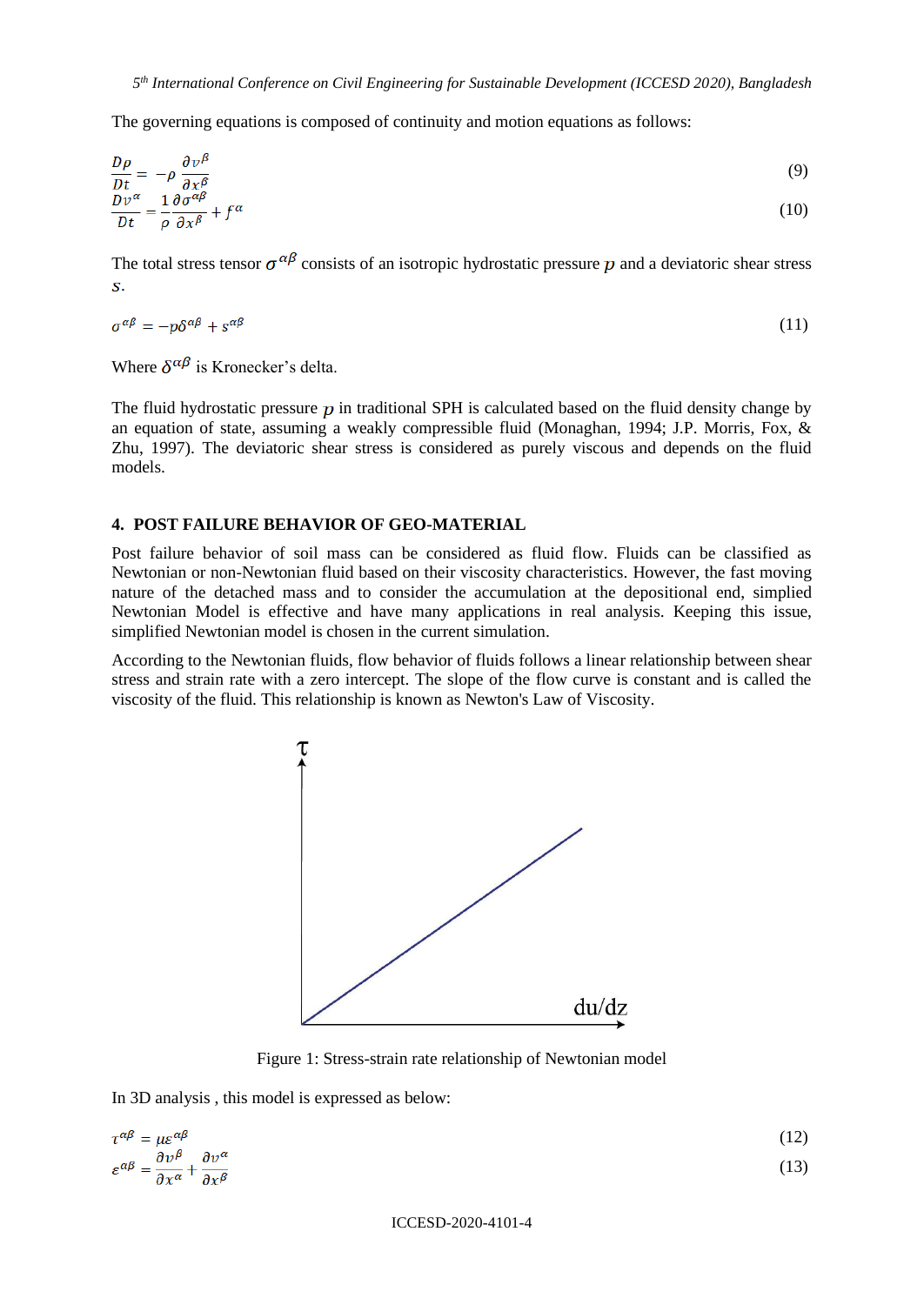where,  $\mu$  is the dynamic viscosity of a fluid,  $\tau^{\alpha\beta}$  is the shear stress tensor,  $\varepsilon^{\alpha\beta}$  is the strain rate tensor,  $\alpha$  and  $\beta$  are Einstein summation index.

#### **5. EVOLUTION OF PRESSURE**

Calculation of pressure in SPH method is generally conducted by solving Equation of State (EOS) or Pressure Poisson Equation (PPE). For incompressible SPH (ISPH), the actual EOS will lead to extremely small-time steps, making the entire solution unstable. In this case, pressure is obtained by solving PPE and provide a smoothing pressure distribution especially near the boundary (A. Khayyer, Gotoh, & Shao, 2008; Abbas Khayyer, Gotoh, & Shao, 2009; Ran, Tong, Shao, Fu, & Xu, 2015; Shao & Lo, 2003). However, a comparison was made between standard SPH & ISPH (Shadloo, Zainali, Yildiz, & Suleman, 2012) and compatible results are found for some benchmark tests. Hence, in the current research, pressure was approximated using the widely used EOS (Liu & Liu, 2003), which is given in the following form:

$$
p = B\left[\left(\frac{\rho}{\rho_0}\right)^{\gamma} - 1\right] \tag{14}
$$

where,  $\rho_0$  is the reference/initial density,  $\rho$  is the density at current time step,  $\gamma$  is a dimensionless parameter taken as 7.0 based on literatures,  $\vec{B}$  is the problem dependent parameter and calculated using the following equation.

$$
B = \frac{c^2 \rho_0}{\gamma} \tag{15}
$$

where,  $\bf{c}$  is the speed of sound.

### **6. USE OF XSPH VARIANT**

XSPH technique was first proposed (Monaghan, 1992; Monaghan & Kocharyan, 1995) to correct the velocity term of each particle in SPH problem domain. According to this technique, the particle movement can be obtained as:

$$
\frac{dx_i}{dt} = v_i - \varepsilon \sum_{j=1}^{N} \frac{m_j}{\rho_j} v_{ij} W_{ij}
$$
\n(16)

where,  $m_j$  mass of particle j,  $\rho_j$  is density of particle j,  $v_{ij} (= v_i - v_j)$  is the velocity difference between particle *i* and *j*,  $W_{ij}$  is the smoothing function and  $\varepsilon$  is a constant value ( $0 \le \varepsilon \le 1.0$ ). This technique considers the contribution from its neighboring particles. As a result, the particle moves in a velocity closer to the average velocity of its neighboring particles. Most of the applications use  $\varepsilon$ =0.3 and particles are seen to move more orderly for incompressible flows with XSPH technique (Liu & Liu, 2003). Unphysical penetration between approaching particles can be reduced for compressible flows.

#### **7. BOUNDARY CONDITION**

The deficiency of particles near the boundary line often lead to penetration of particles beyond the domain or particle blow up can occur. To get rid of this problem, a suitable boundary condition is needed. There have been several methods developed to model this solid boundary condition. Ghost particles were developed to model the free-slip boundary condition for SPH application to solids (Libersky, Petschek, Carney, Hipp, & Allahdadi, 1993). Virtual particles with repulsive forces were proposed for modelling free-slip boundary conditions of a fluid (Monaghan, 1994). For viscous fluid,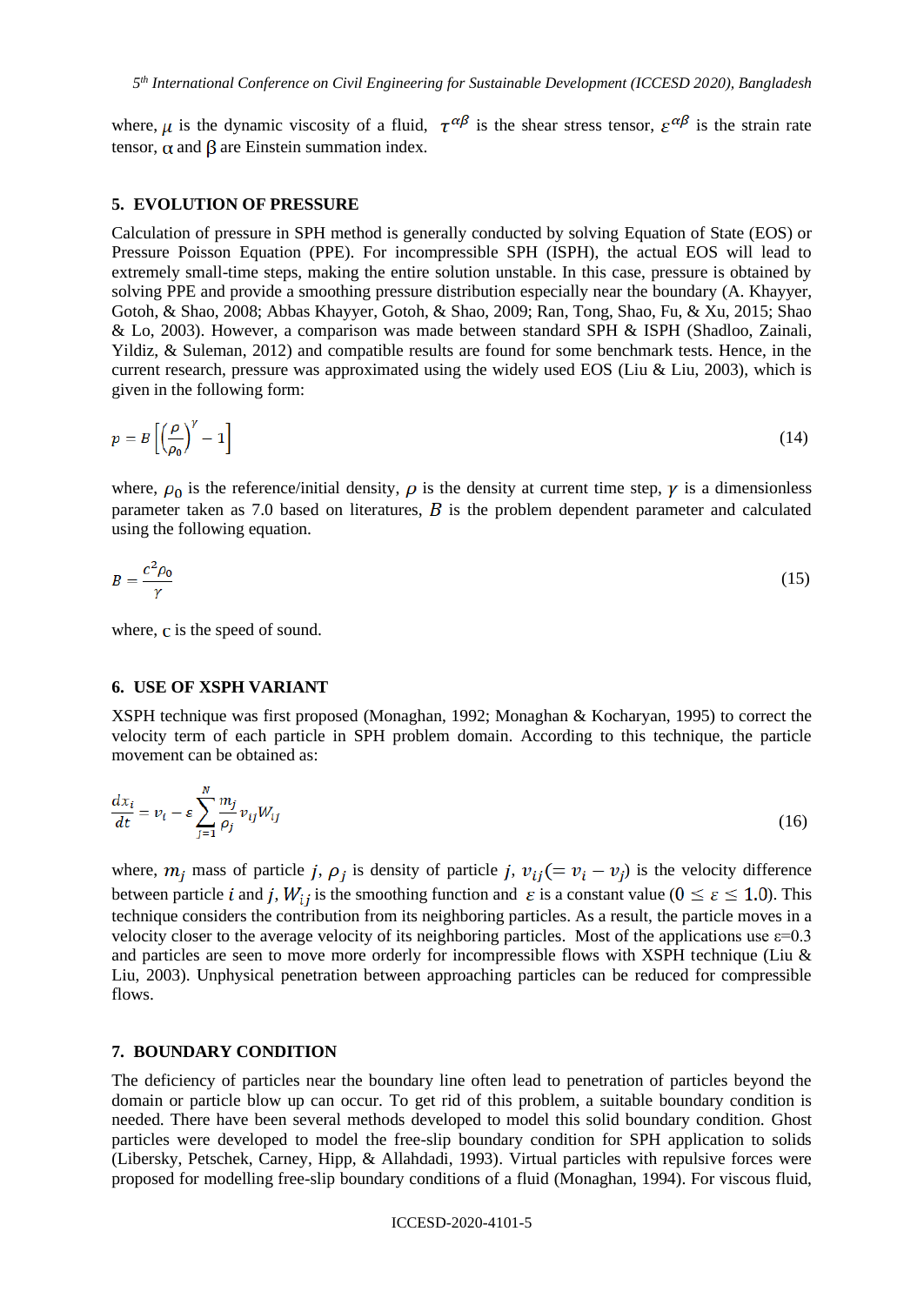no-slip boundary condition was used (J.P. Morris, Fox, & Zhu, 1997; Takeda, Miyama, & Sekiya, 1994). For SPH application to computational geomechanics, no-slip boundary condition was extended to account for stress boundary conditions (Bui, Fukagawa, Sako, & Ohno, 2008).

## **8. NUMERICAL MODEL FOR SENSITIVITY ANALYSIS**

A 3D model was considered to simulate the flow problems under different conditions. The size of the model is chosen in such way that it represents the real scenario (Rahman & Konagai, 2017). Post flow behavior of the detached mass was analyzed in current research. Therefore, the simulation was started in a dam break fashion by releasing the gate at front of the model instantaneously. Afterward, the failed mass started flowing and normalized run-out and height of the flow process was evaluated. The time history of flow path was considered to be a key criterion to check the influence of different parameters. For the current parametric analysis, the different aspect ratio, viscosity, smoothing length, and xSPH coefficient were critically considered.

# **9. RESULTS & DISCUSSIONS**

An attempt is made in this research to quantitatively evaluate the effect of different sensitive parameters on the response of large deformation simulation. A benchmark case of ideal dam break simulation with different configurations and material properties were simulated and their responses were critically discussed.

At first, a simulation was carried out considering normalized run-out distance with time elapse with varying particle sizes (dx=10mm, 15mm, 20mm) for different aspect ratios (1.0, 0.8 & 0.6).



Fig.2: Time-history of normalized surge front; (a) aspect ratio = 1.0, (b) aspect ratio=0.8, (c) aspect ratio=0.6

ICCESD-2020-4101-6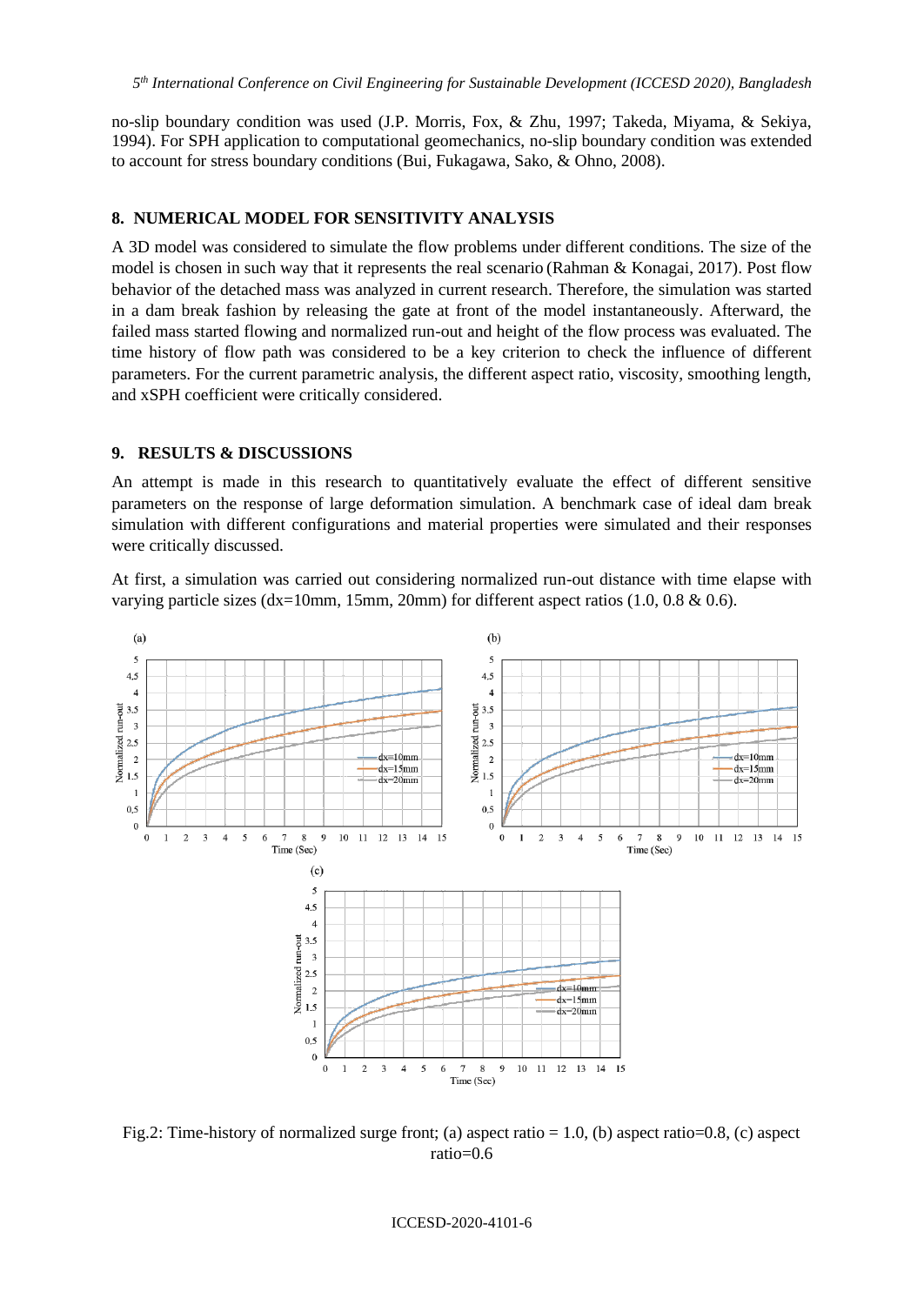The time history of normalized surge front for different aspect ratios and different particle sizes are shown in Fig.2. It is seen that normalized run-out distance is found to be increasing with the elapse of time for all cases. Particles with smaller sizes (dx=10mm) show greater runout values than smaller ones. Highest normalized run-out value is found 4.2 for aspect ratio=1.0, whereas this highest value is observed 2.9 for aspect ratio=0.6.



Fig.3: Time-history of normalized front depth; (a) aspect ratio = 1.0, (b) aspect ratio=0.8, (c) aspect ratio=0.6

From the normalized depth vs. time plot shown in Fig.3, it is seen that normalized depth is found decreasing with an increase in time for each aspect ratios. Again, a high fluctuation is observed in the initial 2-3 sec time duration. After that, a quite straight parallel lines are observed for different particle sizes. Again, normalized depth is found greater for larger particle sizes (dx=20mm) than smaller particles ones for three aspect ratio cases  $(1.0, 0.8 \& 0.6)$ .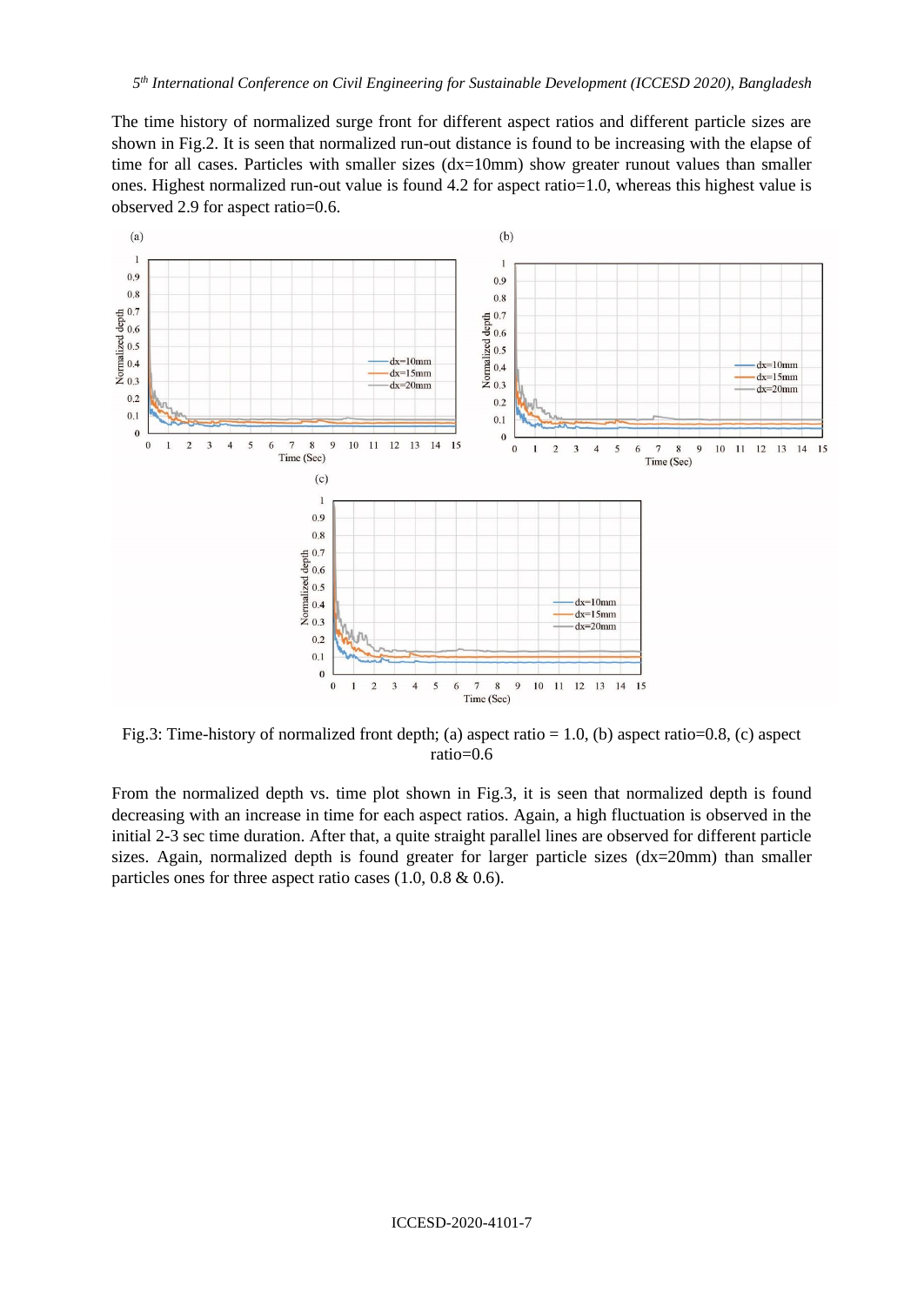

Fig.4: Effect of smoothing length on run-out length in SPH simulation

Later, different smoothing lengths (h=1.0dx, 1.1dx, 1.2dx, 1.3dx, 1.4dx) are taken into consideration and their influences on normalized run-out distance ware also simulated and a graphical representation was plotted (Fig.4). From the plot, normalized run-out was found higher for smaller smoothing lengths (h=1.0dx), whereas it is found lesser for higher smoothing lengths (h=1.4dx).



Fig.5: Effect of smoothing length on velocity response in SPH simulation

Next, a simulation was carried out to observe the effect of various smoothing lengths on velocity response of the material. From the graphical plot (Fig.5), it is seen that velocity is found suddenly increasing from a value of 0.4  $m/s$  at time 0 sec to 1.5  $m/s$  at time less than 1 sec (h=1.0dx), followed by a sharp fall to a value less than 0.2  $m/s$ . After 2 sec, velocity profile shows a straightline pattern with a value less than 0.1  $m/s$  for all smoothing lengths (h = 1.0dx, 1.1dx, 1.2dx, 1.3dx, 1.4dx). But velocity profile depicts variation at the peak curves showing a maximum velocity of 1.5  $m/s$  for smaller smoothing length (h=1.0dx) and a minimum value of 1.2  $m/s$  for larger smoothing length  $(h=1.4dx)$ .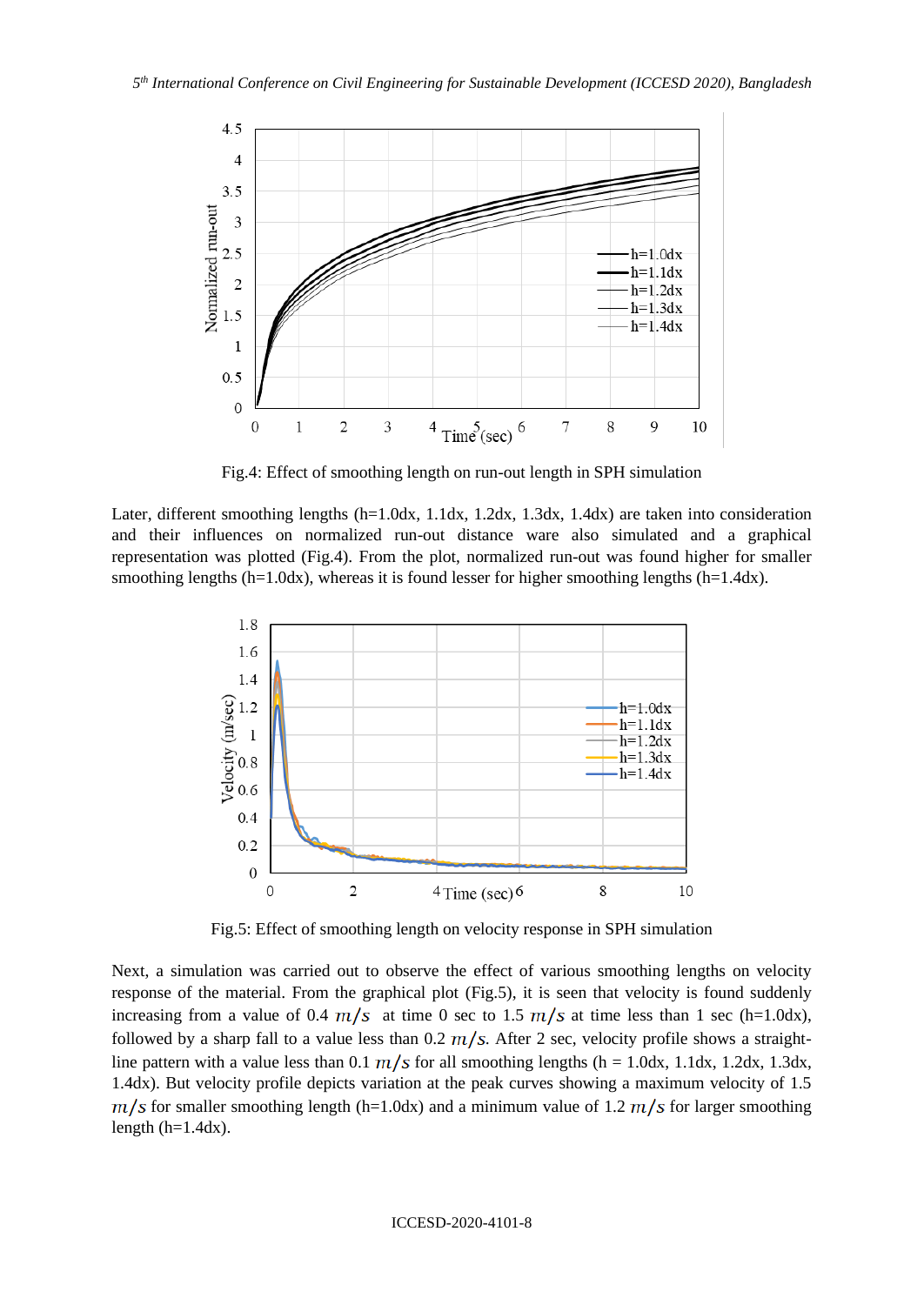

Fig.6: Effect of viscosity on run-out length in SPH simulation

Different viscosity values are taken into consideration to evaluate its effect on run-out distance in our current simulation. Normalized run-out is found decreasing (2.4) with higher viscosity values (100.0 Pa.s), whereas it shows higher value (3.7) for smaller viscosity values less than 1.0 Pa.s (Fig.6).



Fig.7: Effect of viscosity on velocity response in SPH simulation

Next, viscosity values on velocity response is simulated. From graphical representation (Fig.7), it is seen that velocity gets its peak almost 1.39  $m/s$  at a time less than 1 sec from 0.25  $m/s$  at time 0 sec. Then velocity profile follows a sudden fall, reaching velocity 0.2  $m/s$  at around 1 sec. After 1 sec, velocity decreases gradually following a straight-line trend for all ranges of viscosity values. Again, less than 1 sec, velocity fluctuates greatly showing 0.43  $m/s$  for higher viscosity (100.0 Pa.s). But peak velocity (1.39  $m/s$ ) is observed for smaller viscosity values less than 1.0 Pa.s.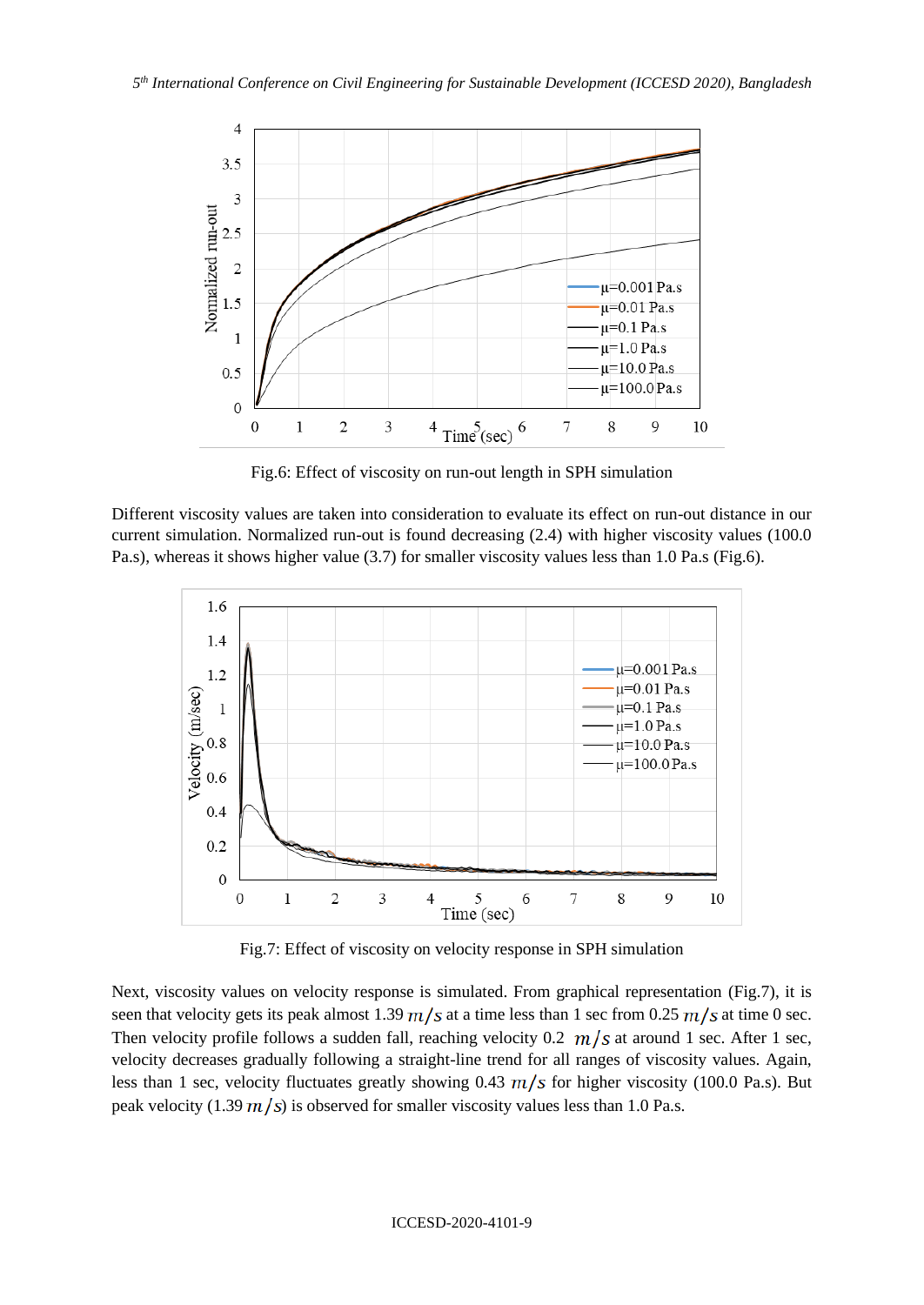

Fig.8: Effect of XSPH coefficient in SPH simulation

XSPH coefficient parameter  $\varepsilon$  has a great influence on normalized run-out values (Fig.8). For  $\varepsilon = 0.0$ , run-out distance suddenly increases from 0 to 5.6 up to time 1 sec. After 1 sec, run-out distance follows a constant value 5.6. Again, run-out values are found to increase with a decrease in XSPH coefficient parameter.

## **10. CONCLUSIONS**

The sensitivity of critical parameters was evaluated from series of numerical simulations. A 3D dam break type model, similar to real scale mass considering law of similarity was chosen for numerical analysis. For each cases, simulations were continued to sufficient time to capture the whole scenario. It was found that the particle sizes significantly affect the surge front in SPH environment, which needs to be quantitatively described in real landslide/debris flow simulation by SPH method. The effect of smoothing length and viscosities were not strongly significant and may have freedom in numerical application. In addition, the xSPH coefficient performed quite well in averaging the velocity of particles as the simulation without xSPH coefficient showed divergence for long time simulation. Overall, the sensitivity analysis conducted in this research may provide some useful guidelines for numerical landslide or debris flow modelling in SPH environment. However, the research extent is limited to viscous model, thought there are other methods need to be critically analysed. The future works may highlight the sensitivity of diverse constitutive modelling in SPH environment.

# **REFERENCES**

- Bui, H. H., Fukagawa, R., Sako, K., & Ohno, S. (2008). Lagrangian meshfree particles method (SPH) for large deformation and failure flows of geomaterial using elastic-plastic soil constitutive model. *International Journal for Numerical and Analytical Methods in Geomechanics*, *32*(12), 1537– 1570. https://doi.org/10.1002/nag
- Cummins, S. J., & Rudman, M. (1999). An SPH Projection Method. *Journal of Computational Physics*, *152*(2), 584–607.
- Gingold, R. A., & Monaghan, J. J. (1977). Smoothed particle hydrodynamics Theory and application to non-spherical stars. *Monthly Notices of the Royal Astronomical Society*, *181*, 375–389.
- Khayyer, A., Gotoh, H., & Shao, S. D. (2008). Corrected Incompressible SPH method for accurate water-surface tracking in breaking waves. *Coastal Engineering*, *55*(3), 236–250.